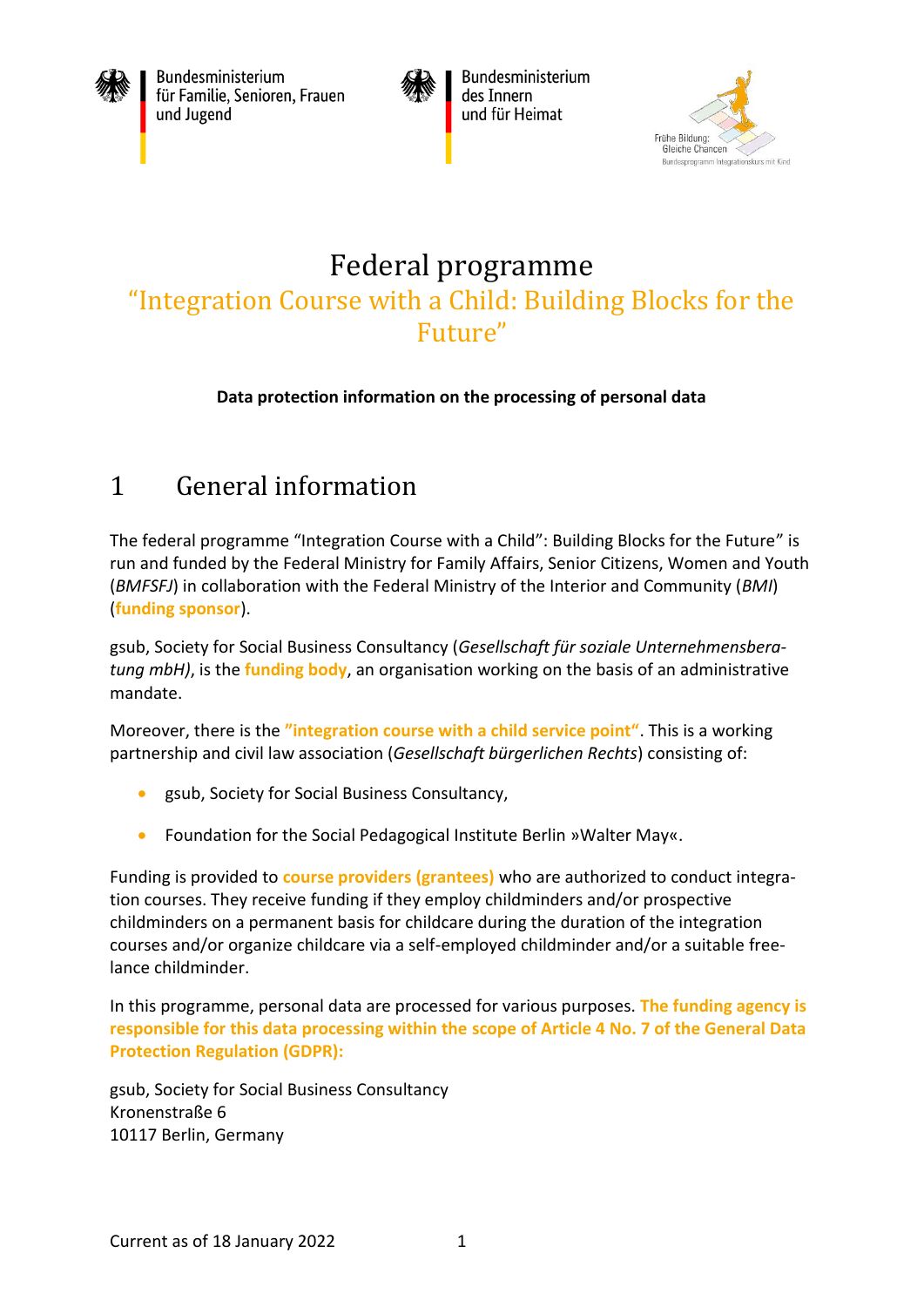### 2 Contact data of the Data Protection Officer

The Data Protection Officer of gsub, Society for Social Business Consultancy, can be contacted at [datenschutz@gsub.de](mailto:datenschutz@gsub.de) or under the above-mentioned postal address by adding "the Data Protection Officer".

### 3 For which purposes are the data processed?

- For the purpose of reviewing compliance with the eligibility criteria in receiving funding and for the purpose of verifying the proper use of funds (at the beginning of the funding period, during the project phase and after the end of the funding period).
- For the purpose of communicating with the grant recipient and the groups of persons concerned mentioned under numbers 4b) and 4c)
- For the purpose of evaluative surveys
- For the purpose of monitoring; however, result and evaluation are processed in a non-personalised way

### 4 What kind of data are processed?

#### **a) Data from the applicant's and/or grant recipient's contact persons**

- Contact details of the person authorised to sign (name, position, e-mail address, phone and fax number)
- Contact details of the contact person (name, position, e-mail address, phone and fax number)

#### **b) Data from the employee at the youth welfare office in charge of counselling and monitoring of the services**

- First name and surname
- Designation
- E-mail address
- Contact details of the youth welfare office

#### **c) Data from the (prospective) childminders and/or freelancers**

- First name and surname
- Date of birth
- Gender

Current as of 18 January 2022 2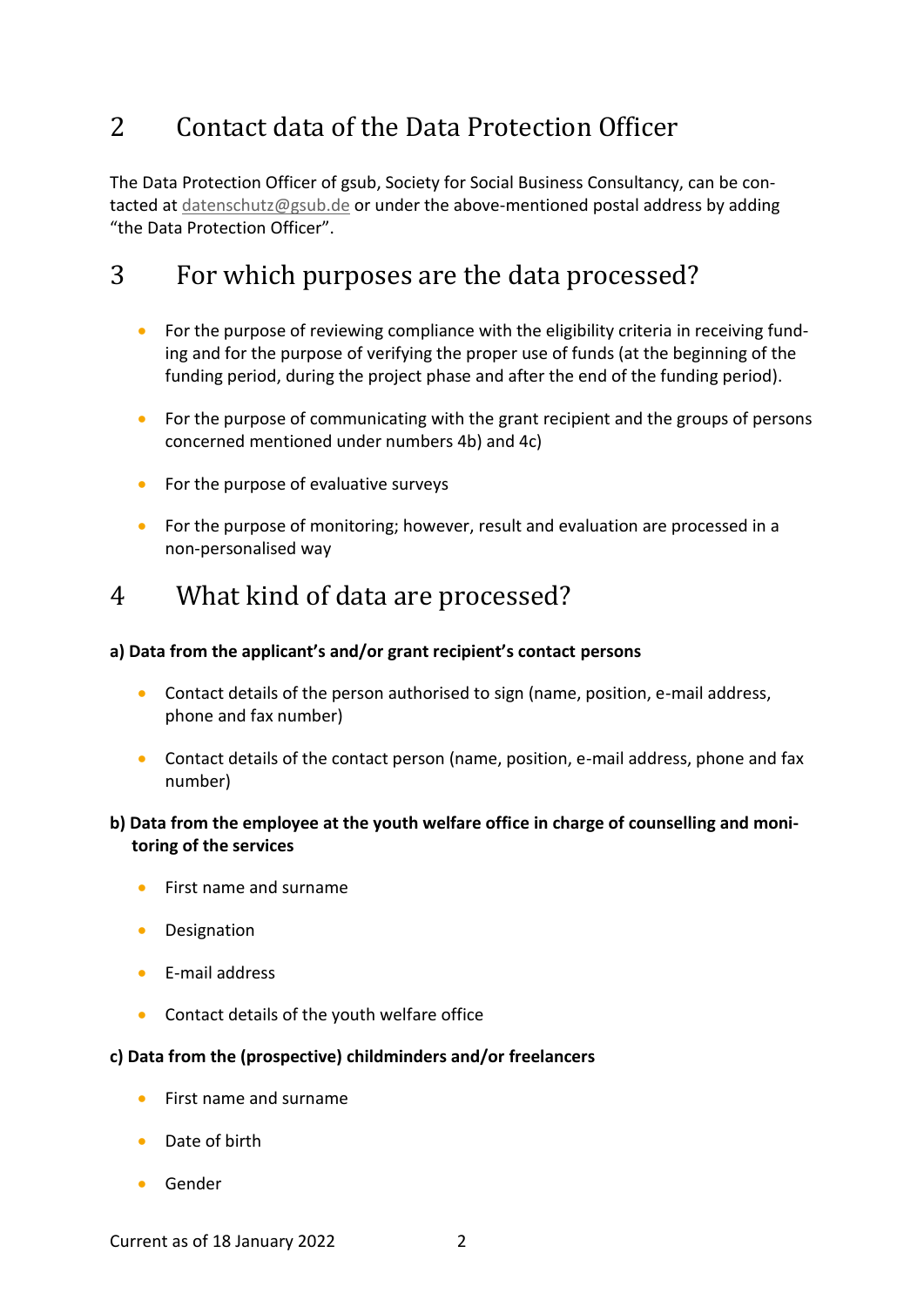- Information on the employment relationship and/or freelance employment (weekly working hours, pay)
- Address of the place of employment/work

#### **d) Data from the person taking part in the integration course and entitled to care and custody of the children to be looked after and data from the children themselves**

- First name and last name of the person/s entitled to care and custody of the child/children looked after
- Date of birth of the child/children looked after
- Address of the place of care
- Data on the course participation entitlement of the person/s entitled to care and custody
- Data on the proper course participation of the person/s entitled to care and custody

The data are gathered by the applicant and/or subsequently by the grant recipient directly with the person concerned and/or by the applicant and/or subsequently by the grant recipient from his/her personnel records. The provision of the above-mentioned data is necessary for reviewing compliance with the conditions for receiving a grant, the grant approval as well as for the financial settlement of the project. However, the persons concerned are not obliged to provide these data as a rule. However, the non-provision of data will lead to a rejection of the application and/or during the further course of the project to a revocation of the grant as in this case compliance with the conditions to receive the grant cannot be checked.

The legal basis for the data processing is Article 6, Para 1 lit. e GDPR (processing to take on a task of public interest).

### 5 Who are the recipients of these data?

The data are disclosed to the Foundation for the Social Pedagogical Institute (as part of the working partnership and civil law association - *ARGE GbR*), to the *BMFSFJ* (Federal Ministry for Family Affairs, Senior Citizens, Women and Youth), the *BAMF* (Federal Office for Migration and Refugees) and the *BMI* (Federal Ministry of the Interior, Building and Community), the organisations commissioned with the evaluation and the *Bundesrechnungshof* (Federal Court of Audit).

# 6 For how long will the data be retained?

Irrespective of the approval of project funding, the personal data will be deleted no later than 31 December 2029.